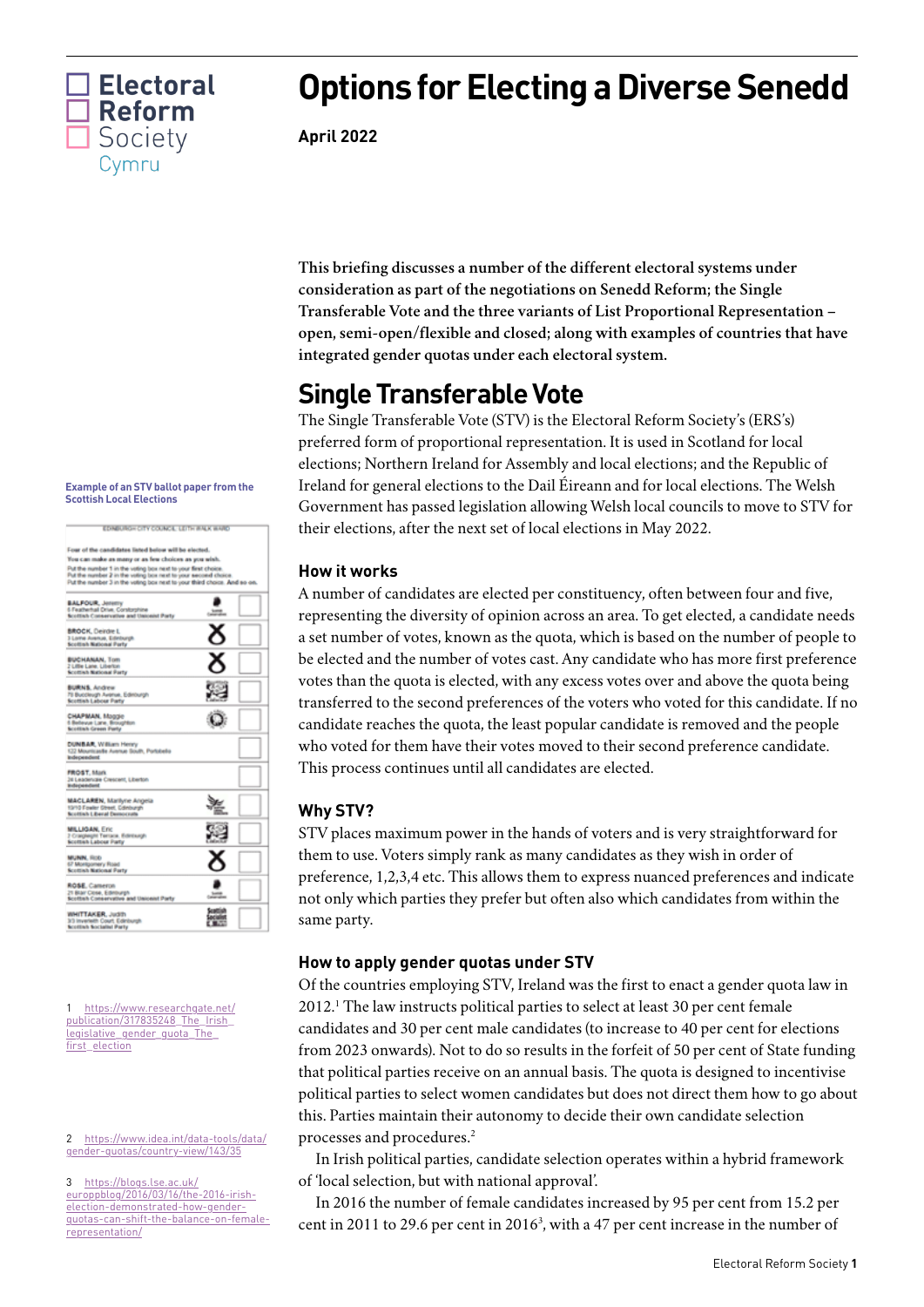<span id="page-1-0"></span>4 [https://www.researchgate.net/](https://www.researchgate.net/publication/317835248_The_Irish_legislative_gender_quota_The_first_election) publication/317835248\_The\_Irish legislative\_gender\_quota\_The [first\\_election](https://www.researchgate.net/publication/317835248_The_Irish_legislative_gender_quota_The_first_election)

5 [https://www.tandfonline.com/doi/abs/1](https://www.tandfonline.com/doi/abs/10.1080/07907184.2020.1762283) [0.1080/07907184.2020.1762283](https://www.tandfonline.com/doi/abs/10.1080/07907184.2020.1762283)

#### **Example of a Closed List PR ballot paper from the European Parliament Elections in the UK**



women elected from 15.1 per cent in 2011 to 22.2 per cent in 2016<sup>[4](#page-1-0)</sup>. This reflects the changes that can be achieved in just one electoral cycle after integrating gender quotas but obviously from a very low base and with a current quota size of 30 per cent. There is also no mandatory placement mechanism included in the quota which is likely to have an impact on how many women are actually elected as a result. In the 2020 elections the number of women candidates exceeded the quota at 31 per cent, but the number of elected women only increased slightly to 22[.5](#page-1-1) per cent.<sup>5</sup>

# <span id="page-1-1"></span>**List PR**

List PR is another form of proportional representation. It is not currently used in the UK but a form of it was used in Great Britain for elections to the European Parliament, prior to the UK's exit from the European Union.

# **How it works**

As with STV, a number of candidates are elected per constituency, with the aim being to represent the diversity of opinion across an area. There are different types of list system, which put varying degrees of power in the hands of voters. Another thing to consider is the method of allocating seats under List PR electoral system – there are two main electoral formulas used, the D'Hondt method and the Sainte-Laguë method.

$$
D'Hondt\ Quotient = \frac{Votes}{Seats + 1}
$$

$$
Sainte-Laguë Quotient = \frac{Votes}{(2 x \, Seats) + 1}
$$

The D'Hondt method usually produces less proportional results than the Sainte-Laguë method due to the electoral formula normally favouring larger parties over smaller parties. Whichever method is used seats are allocated in rounds to the party with the highest quotient, and each party's quotient is re-calculated every time they win a seat.

A closed list system is the version which puts least power in the hands of the voters. Each party publishes a list of candidates for each constituency. Voters mark a cross next to the party they support. Each party gets seats roughly in proportion to its vote, generally the more seats in a constituency the more proportional the result will be. Seats are filled depending on the listed order of the candidates chosen in advance by the parties. This was the form of List PR that was used in Britain for elections to the European Parliament. This system was rejected by the Expert Panel on Assembly Electoral Reform who said it left "No choice for voters between individual candidates" and "No accountability for individual Members directly to voters".<sup>[6](#page-1-2)</sup> This is consistent with the findings of The Power Inquiry in 2006. Recommendation 13 of the inquiry was "The closed party list system should have no place in modern elections".[7](#page-1-3)

An open list system allows voters to vote for a particular candidate on a party's list and thereby have an opportunity to indicate their support for a candidate, not just a party. The more votes a candidate gets, the more likely it is that they will be elected, if their party receives enough votes to elect any of their candidates. A vote for a candidate is counted as a vote for their party when it is decided how many seats each party should receive. In some countries, a voter can just vote for a party and leave the ordering of the candidates up to the votes of others.

In a semi-open or flexible list system, voters are presented with a ballot with the

**Example of an open list ballot paper from the Dutch National Elections**



<span id="page-1-2"></span>6 [https://senedd.wales/media/](https://senedd.wales/media/eqbesxl2/a-parliament-that-works-for-wales.pdf) [eqbesxl2/a-parliament-that-works-for](https://senedd.wales/media/eqbesxl2/a-parliament-that-works-for-wales.pdf)[wales.pdf](https://senedd.wales/media/eqbesxl2/a-parliament-that-works-for-wales.pdf) p128.

<span id="page-1-3"></span>7 [https://commonslibrary.parliament.uk/](https://commonslibrary.parliament.uk/research-briefings/sn03948/) [research-briefings/sn03948/](https://commonslibrary.parliament.uk/research-briefings/sn03948/)

**Example of a flexible list PR ballot paper from the European Parliament Elections in Belgium**

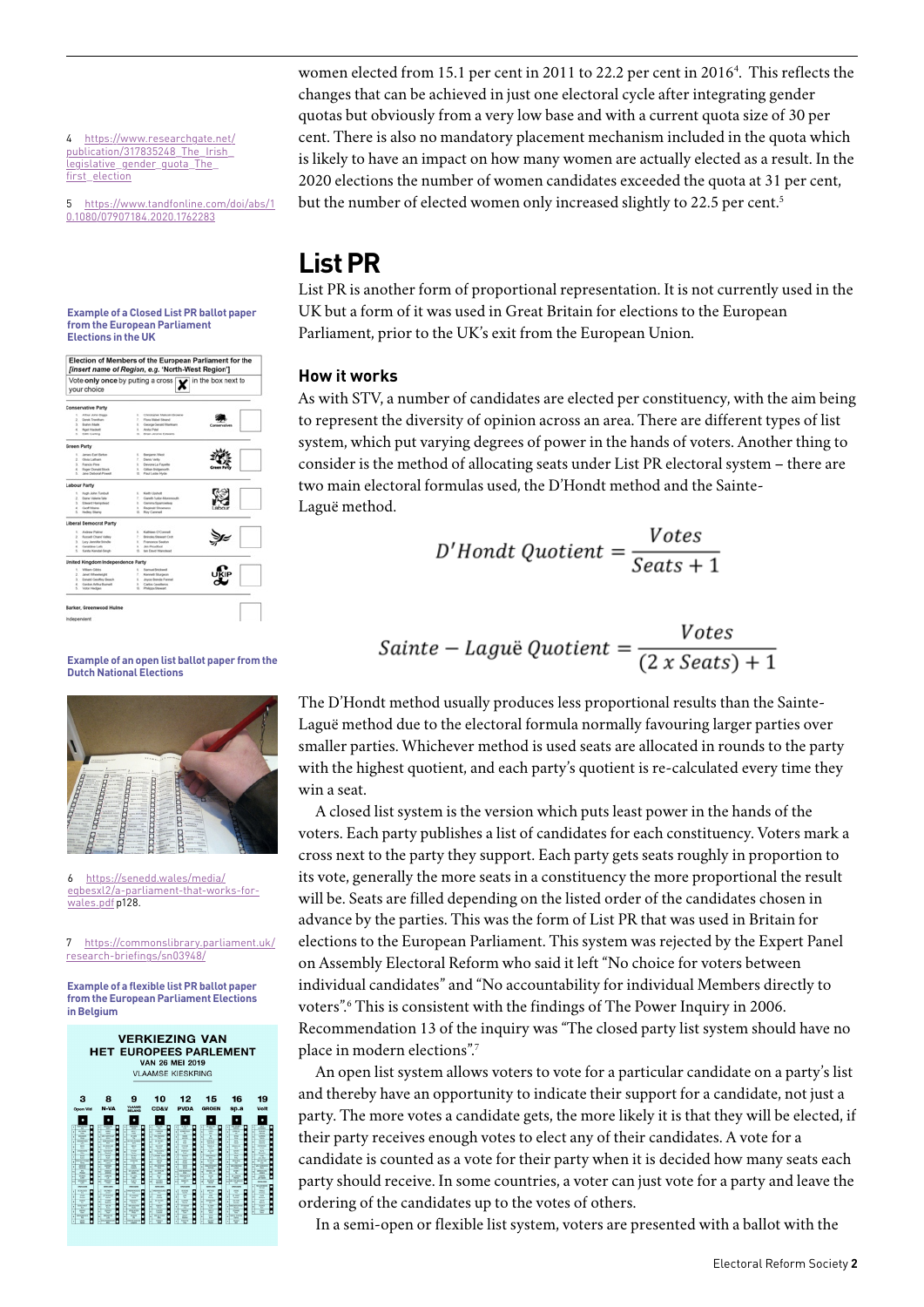option to vote for a candidate or a party. Unlike in an open list, voting for a party is taken as an endorsement of the order of candidates chosen by the party. However, with enough individual votes a candidate can still move up through the list.

## **How to apply gender quotas under List PR**

### *Open and Semi-Open/Flexible List PR:*

Open List PR is a sliding scale in terms of its openness, as such Semi-Open/Flexible lists are discussed in tandem with regards to applying gender quotas under these electoral systems.

The Belgian lower chamber Parliament is an example of legislated candidate gender quotas under an open list PR electoral system. In 1994 it legislated that no more than two-thirds of a party's candidates could be of the same gender (applicable from the 1999 elections), followed by stricter legislation in 2002 requiring parties to put forward an equal number of male and female candidates. In addition to these 'quota size' mandates, strong enforcement mechanisms and mandatory placement were also introduced as part of the gender quotas legislation. Strict enforcement was introduced from the outset, obliging electoral authorities to refuse the registration of any lists that did not fulfil the quota, whereas mandatory placement was introduced subsequently, alongside the increase in quota size in 2002, stating that candidates of the same gender could not occupy the top two positions on any list (this was implemented from the 2007 election, with a more lenient mandate in the 2003 elections requiring one of the top three candidates on each list to be of each gender).<sup>[8](#page-2-0)</sup> Over the 25 years since the first quota legislation was introduced, female representation in the Chamber of Representatives has increased by 350 per cent from just 12 per cent in 1995 to 42 per cent in 2019. $9$  Piecemeal improvements in the quota legislation has improved their effectiveness.

<span id="page-2-1"></span>Despite voters being able to vote for any candidate regardless of their position on the ballot paper under open list, mandatory placement may still play an important role in the election of women as there is often a strong link between place on the list and number of votes received.[10](#page-2-2)

## *Closed List PR:*

In Costa Rica legislated candidate gender quotas are used with a closed list PR electoral system. In 1996 legislation was introduced that required 40 per cent of candidates to be women. Placement mandates to ensure that the 40 per cent of women were in 'winnable seats' as determined by the previous election's results and enforcement mechanisms followed in 1999, such that they applied to the 2002 election.[11](#page-2-3) Further amendments in 2009 required increasing the quota size to 50 per cent of candidates for the 2014 elections[.12](#page-2-4) Zipping is in built into the system through the requirement that two persons of the same sex cannot be placed sequentially on the list of candidates, and in 2016 a Supreme Elections Tribunal (TSE) ruling stated that parties must also alternate between men and women at the top of the candidate lists across the seven provincial ballots.<sup>13</sup> Over the 22 years since the first quota legislation was introduced, female representation has increased over 300 per cent from only [15](#page-2-7) per cent in 1994, to 45.6 per cent in the 2018 elections.<sup>14, 15</sup>

# <span id="page-2-4"></span>**Measures to increase the effectiveness of legislated candidate gender quotas**

Candidate quotas are the most common form of legislated gender quota currently used, with 63 countries having legislated candidate gender quotas for their lower or single house.[16](#page-2-8) However, these vary considerably in terms of quota size, enforcement mechanisms and whether there are any rules around mandatory candidate placement.

The size of candidate quotas in themselves are only one part of increasing female

<span id="page-2-0"></span>8 [https://www.idea.int/data-tools/data/](https://www.idea.int/data-tools/data/gender-quotas/country-view/60/35) [gender-quotas/country-view/60/35](https://www.idea.int/data-tools/data/gender-quotas/country-view/60/35)

9 [https://blogs.eui.eu/genderquotas/](https://blogs.eui.eu/genderquotas/wp-content/uploads/sites/24/2015/04/Executive-summary-Belgium-Meier2.pdf) [wp-content/uploads/sites/24/2015/04/](https://blogs.eui.eu/genderquotas/wp-content/uploads/sites/24/2015/04/Executive-summary-Belgium-Meier2.pdf) [Executive-summary-Belgium-Meier2.pdf](https://blogs.eui.eu/genderquotas/wp-content/uploads/sites/24/2015/04/Executive-summary-Belgium-Meier2.pdf)

<span id="page-2-2"></span>10 [https://www.sciencedirect.com/](https://www.sciencedirect.com/science/article/pii/S0261379421000500) [science/article/pii/S0261379421000500](https://www.sciencedirect.com/science/article/pii/S0261379421000500)

<span id="page-2-3"></span>11 [https://www.jstor.org/stable/](https://www.jstor.org/stable/pdf/10.1111/j.0022-3816.2004.00296.x.pdf?casa_token=CUAlljeBDqEAAAAA:Z_qJ_F1uSeVgDvdzXJ3fbGs8u5AaQ0B2DiOS8OgXY6jLZ2zTYC-PFjyxBt48lvCT98MhVi12PHLLYVMYnygrvHD1RVswg9Kkj-_lnPO_I1Voedsg7g) [pdf/10.1111/j.0022-](https://www.jstor.org/stable/pdf/10.1111/j.0022-3816.2004.00296.x.pdf?casa_token=CUAlljeBDqEAAAAA:Z_qJ_F1uSeVgDvdzXJ3fbGs8u5AaQ0B2DiOS8OgXY6jLZ2zTYC-PFjyxBt48lvCT98MhVi12PHLLYVMYnygrvHD1RVswg9Kkj-_lnPO_I1Voedsg7g) [3816.2004.00296.x.pdf?casa\\_](https://www.jstor.org/stable/pdf/10.1111/j.0022-3816.2004.00296.x.pdf?casa_token=CUAlljeBDqEAAAAA:Z_qJ_F1uSeVgDvdzXJ3fbGs8u5AaQ0B2DiOS8OgXY6jLZ2zTYC-PFjyxBt48lvCT98MhVi12PHLLYVMYnygrvHD1RVswg9Kkj-_lnPO_I1Voedsg7g) [token=CUAlljeBDqEAAAAA:Z\\_qJ\\_F1uSeVg](https://www.jstor.org/stable/pdf/10.1111/j.0022-3816.2004.00296.x.pdf?casa_token=CUAlljeBDqEAAAAA:Z_qJ_F1uSeVgDvdzXJ3fbGs8u5AaQ0B2DiOS8OgXY6jLZ2zTYC-PFjyxBt48lvCT98MhVi12PHLLYVMYnygrvHD1RVswg9Kkj-_lnPO_I1Voedsg7g) [DvdzXJ3fbGs8u5AaQ0B2DiOS8OgXY6jLZ2z](https://www.jstor.org/stable/pdf/10.1111/j.0022-3816.2004.00296.x.pdf?casa_token=CUAlljeBDqEAAAAA:Z_qJ_F1uSeVgDvdzXJ3fbGs8u5AaQ0B2DiOS8OgXY6jLZ2zTYC-PFjyxBt48lvCT98MhVi12PHLLYVMYnygrvHD1RVswg9Kkj-_lnPO_I1Voedsg7g) [TYC-PFjyxBt48lvCT98MhVi12PHLLYVMYny](https://www.jstor.org/stable/pdf/10.1111/j.0022-3816.2004.00296.x.pdf?casa_token=CUAlljeBDqEAAAAA:Z_qJ_F1uSeVgDvdzXJ3fbGs8u5AaQ0B2DiOS8OgXY6jLZ2zTYC-PFjyxBt48lvCT98MhVi12PHLLYVMYnygrvHD1RVswg9Kkj-_lnPO_I1Voedsg7g) [grvHD1RVswg9Kkj-\\_lnPO\\_I1Voedsg7g](https://www.jstor.org/stable/pdf/10.1111/j.0022-3816.2004.00296.x.pdf?casa_token=CUAlljeBDqEAAAAA:Z_qJ_F1uSeVgDvdzXJ3fbGs8u5AaQ0B2DiOS8OgXY6jLZ2zTYC-PFjyxBt48lvCT98MhVi12PHLLYVMYnygrvHD1RVswg9Kkj-_lnPO_I1Voedsg7g)

12 [https://www.idea.int/data-tools/data/](https://www.idea.int/data-tools/data/gender-quotas/country-view/87/35) [gender-quotas/country-view/87/35](https://www.idea.int/data-tools/data/gender-quotas/country-view/87/35)

<span id="page-2-5"></span>13 [https://ticotimes.net/2016/05/27/](https://ticotimes.net/2016/05/27/gender-equality) [gender-equality](https://ticotimes.net/2016/05/27/gender-equality)

<span id="page-2-6"></span>14 [https://bulletin.ids.ac.uk/index.php/](https://bulletin.ids.ac.uk/index.php/idsbo/article/view/597/PDF) [idsbo/article/view/597/PDF](https://bulletin.ids.ac.uk/index.php/idsbo/article/view/597/PDF)

<span id="page-2-7"></span>15 [https://www.idea.int/data-tools/data/](https://www.idea.int/data-tools/data/gender-quotas/country-view/87/35) [gender-quotas/country-view/87/35](https://www.idea.int/data-tools/data/gender-quotas/country-view/87/35)

<span id="page-2-8"></span>16 [https://www.idea.int/data-tools/data/](https://www.idea.int/data-tools/data/gender-quotas/legislative-overview) [gender-quotas/legislative-overview](https://www.idea.int/data-tools/data/gender-quotas/legislative-overview)